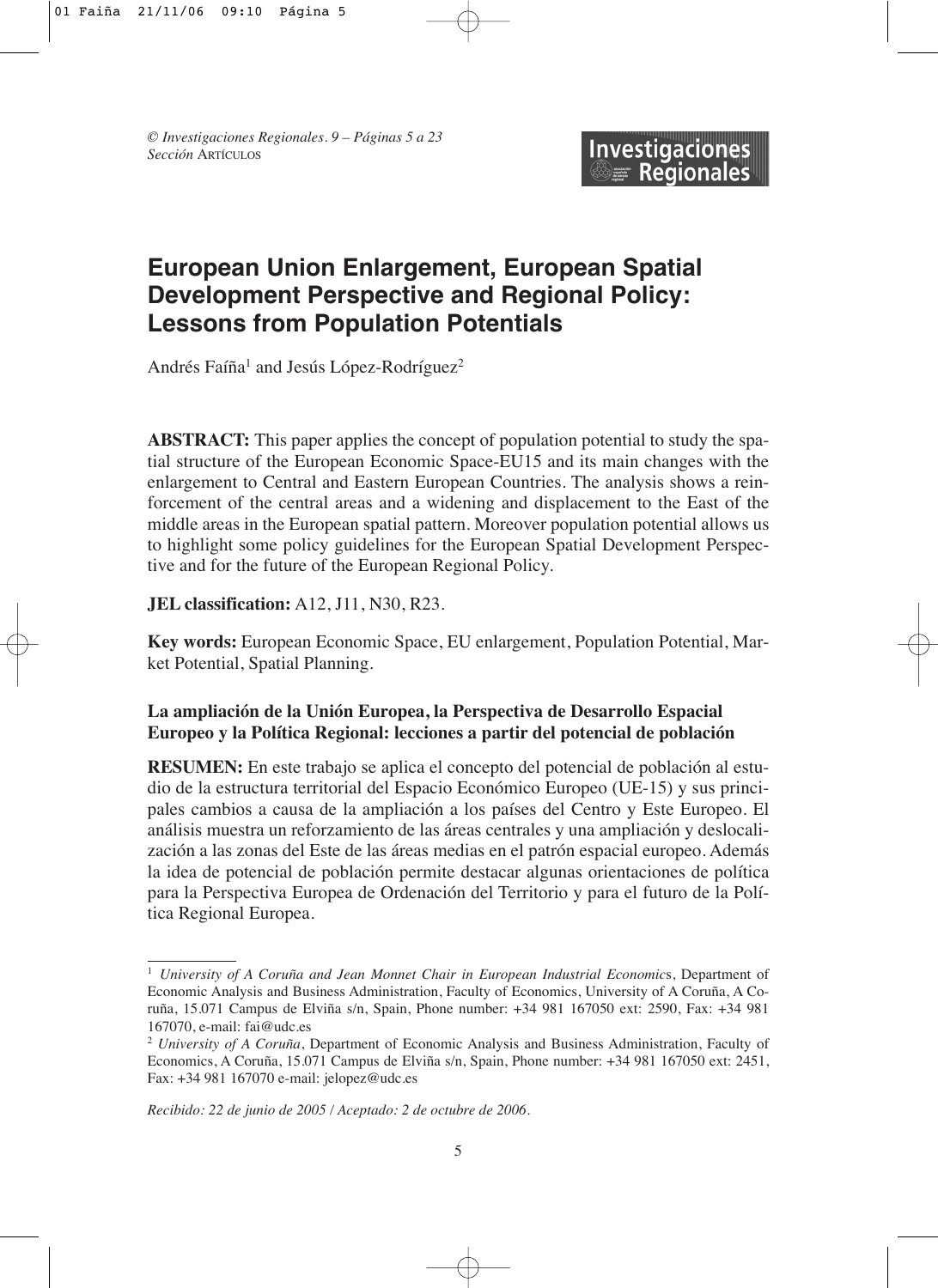### **Clasificación JEL:** A12; J11; N30; R23.

**Palabras clave:** Espacio Económico Europeo, Unión Europea ampliada, Potencial de Población, Potencial de Mercado, Planificación Espacial.

# **1. Introducción**

Economics has taken the concept of market potential from Physics, where it is used as a measure for electrical fields. It was first proposed by Stewart (1947, 1948, 1950), who presented three primary concepts based on Newtonian physics: demographic force, demographic energy and demographic potential. The market-potential function has a long history in urban economics, Harris (1954), Clark *et al.* (1969), Dicken and Lloyd (1977), Rich (1980), Keeble *et al.* (1982) focusing instead on the implication for the location of production. The first attempt to apply market potential to questions of location in a European context was that of Clark *et al.* (1969), who studied the effects of spatial integration on Europe through the analysis of changes in market potential caused by a reduction in trade barriers. The work of Clark *et al.* (1969) is updated and extended in the article by Keeble *et al.* (1982), who find that the areas most densely populated and located in the centre of Europe are those that reap the most benefit from integration (Holland, Belgium, Luxembourg, West Germany and the north of France).

More recently the market potential function was used in international economics for determining regional income gradients and cross-country distribution of income, Hummels (1995), Leamer (1997), Hanson (1998, 2000), Brakman *et al.* (2000), Overman *et al.* (2001), Roos (2001), Mion (2003), Redding and Venables (2001, 2004), López-Rodríguez and Faiña (2004, 2005).

In this paper we use a population potential function to approach long run values of market potential. We compute population potential values and plot potential maps, which allow us to represent geographically the main lines of force in terms of population distribution and consequently long run tendencies of location of the main economic activity in the area as well. Specifically, we obtain a plastic image of the distribution and territorial structure of the population, the largest centers of population and the spatial links between the main areas of influence and the activity taking place therein. In first instance, we analyse the spatial structure of the European Economic Space-EU15 (EEE-EU15), then we extend our computations to include the Central and Eastern European Countries and study the main changes in population potentials from the EEE enlargement. Finally we highlight some policy guidelines for the European Spatial Development Perspective and for the future of the European Regional Policy.

This paper updates and extends the work carried out by Keeble (1982) in several ways: First, we use the most recent data to compute our population potential values, second, we extend our analysis to take in the Central and Eastern European Countries and as a result we can evaluate the effects of enlargement on population potential values and third, we use our analysis to establish some policy guidelines concerning regional policy and the European Spatial Development Perspective.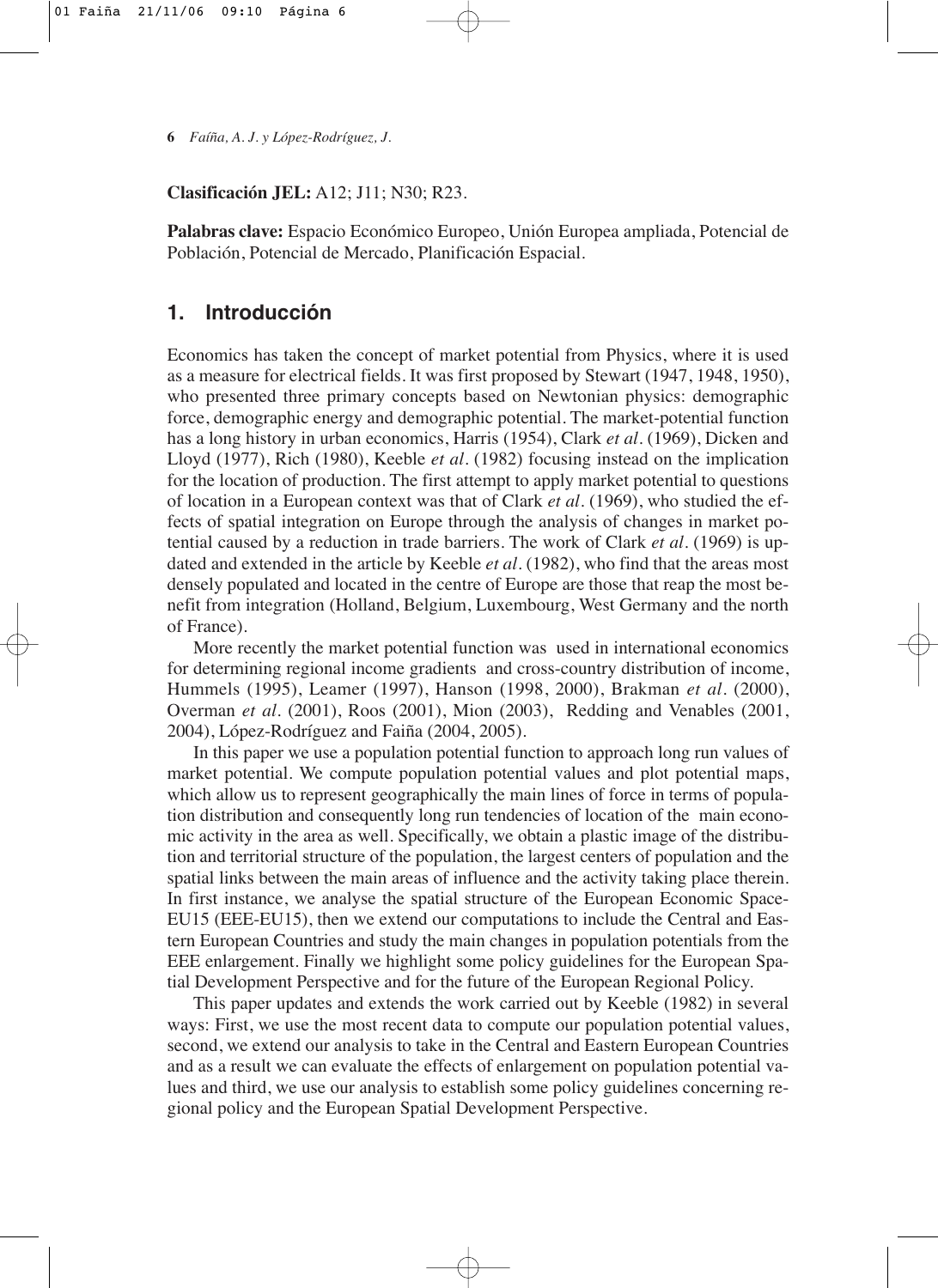The remaining part of the paper is structured as follows. In section 2 we introduce our population potential measure and describe the methodology we use to compute population potential values and plot potential maps. Section 3 analyses the effects of EEE Enlargement on Population Potentials and the changes in the spatial structure before and after the enlargement. Section 4 derives some implications for the European Spatial Development Perspective (ESDP) and for the European Regional Policy from population potential computations. Section 5 presents the main concluding remarks.

# **2. The formulation and significance of population potentials and potential maps**

# **2.1. Definition and meaning of population potential and potential maps**

The concept of population potential obeys the following expression (Harris, 1954):

$$
MP_i = \sum_{j \neq i}^{n} \frac{M_j}{D_{ij}} \tag{1}
$$

where *MPi* is the population potential at any given point, *i,* in the space, *Mj* stands for the mass of population of every settlement (inhabited location), *j,* across the space,  $Dij$  is a measure of the distance or transport costs between the points *i* and *j* and *n* is total number of settlements in the considered space.

Population potential at a given point may be regarded as a measure of the influence the whole population exerts on it weighted by the distance of people to that point. In computing it we consider that every person makes a contribution which is less the farther away he lives. As we move back from —country rural areas toward a great city there is a rise in potential because of the concentration of people there. Population potentials sum up the total influence of the whole structure of population settlements —weighed by the inverse of the relative distance—.

Population potential values are smoothly distributed across the space and the information they provide can be condensed and organized on potential maps showing the pattern of the spatial structure, i.e., they provide an overall view of the territorial structure of the population and human settlements within a given geographical space. In a similar way to the physical concept of gravitational field, the population potentials provide us with a macroscopic cartography which plots the influence exerted on every point in the space by all the population settlements. Population potentials can be represented in the so called potential maps showing the influence of the whole set of settlements for every location in the space. Potential maps can be thought of as a kind of topographic maps where hills and mountains would represent big urban agglomerations and metropolitan areas, whereas the different planes are classified according to the level of influence that the whole structure of settlements exerts on the different areas of the space according to their populations and distances.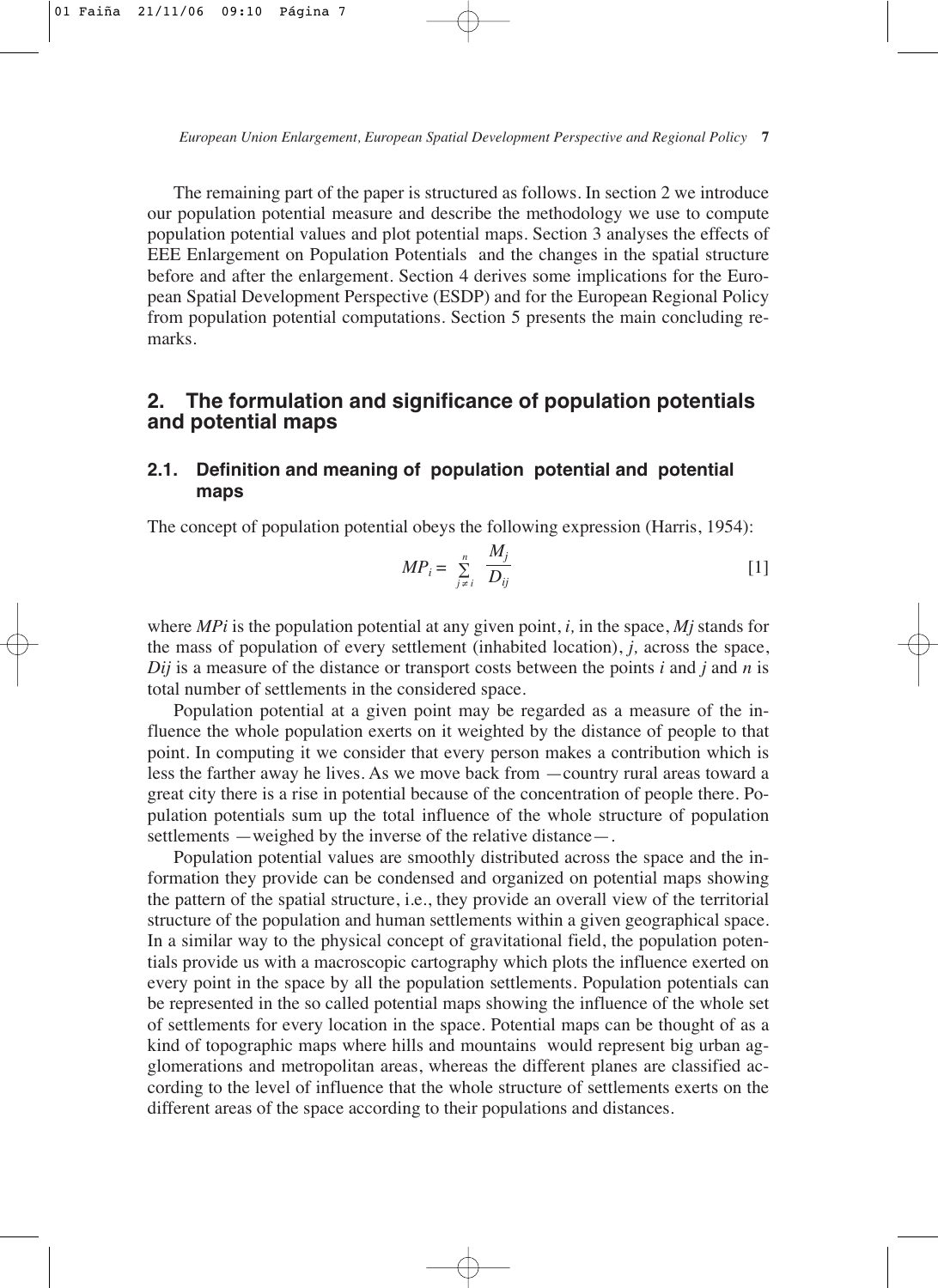## **2.2. Links between market access, population potentials and their meaning**

Market access or market potential and population potential are strongly related and very similar concepts. They both are grounded on the physical theory of gravitational fields. However, the market access concept is usually measured by using income or gross domestic product (GDP) figures. In the case of Europe, these figures are not available at a very disaggregated level, the maximum disaggregated level to which they can be obtained are NUTS3 level. On the contrary, at the present time, the geographic information system of the European Commission (GISCO) offers a database of population distribution at the highly disaggregated level of population settlements with more than 10.000 inhabitants.

Computing market potentials with income figures implies to use aggregate regional macroeconomic data and assigning to the centroids or the capital cities of each region the total value of the aggregate. This means on the one hand a considerable lost of information with regard to the data on population settlements and on the other hand it distorts the levels of the different planes and contours in each regional area. By using population data, market access and population potential can be measured with considerable more spatial accuracy.

Population potentials can be understood like a measure of the demand potential that the whole population exerts over every location in the space. There is a natural link with the concept of demand cones due to LÖSCH, 1954. Population potentials at a given location represent an index of the aggregate market demand from the whole structure of population weighing the number of inhabitants by their distance to this location, i.e., the demand potential that the whole population exerts over every location in the space.

Demand depends not only on the amount of population but also on income and prices. However, population is a good proxy for the long run demand potential in economic integrated spaces, where there is a strong correlation between income levels and population potentials. This is the case in the former EU15 (see Faiña and López-Rodríguez, 2004; López-Rodríguez and Faiña, 2006)<sup>3</sup>.

With regard to the enlargement of the European Economic Space to CEECs, these countries had in the early nineties an important income and development gap due to their isolation in the former block of socialist economic systems. However, the consolidation of the market economy and the increasing links with the European Union led to an extraordinary increase in trade flows, foreign investment and an important reduction of production and development gaps levels with regard to Western countries. Assuming that this process will hold on in the medium term, once the economic space has been fully integrated, proxy market potential by using population figures is more stable and accurate than using very lower initial income figures which can be misleading for medium term analyses<sup>4</sup>.

<sup>&</sup>lt;sup>3</sup> For other empirical studies using the market potential concept in relation with convergence see Maurseth (2001) and López-Bazo *et al.* (2004).<br><sup>4</sup> Although most of the CEECs have experienced rapid transformations baked on sustained growth ra-

tes, there are still some problems in the latest acceding countries such as Bulgaria and Rumania.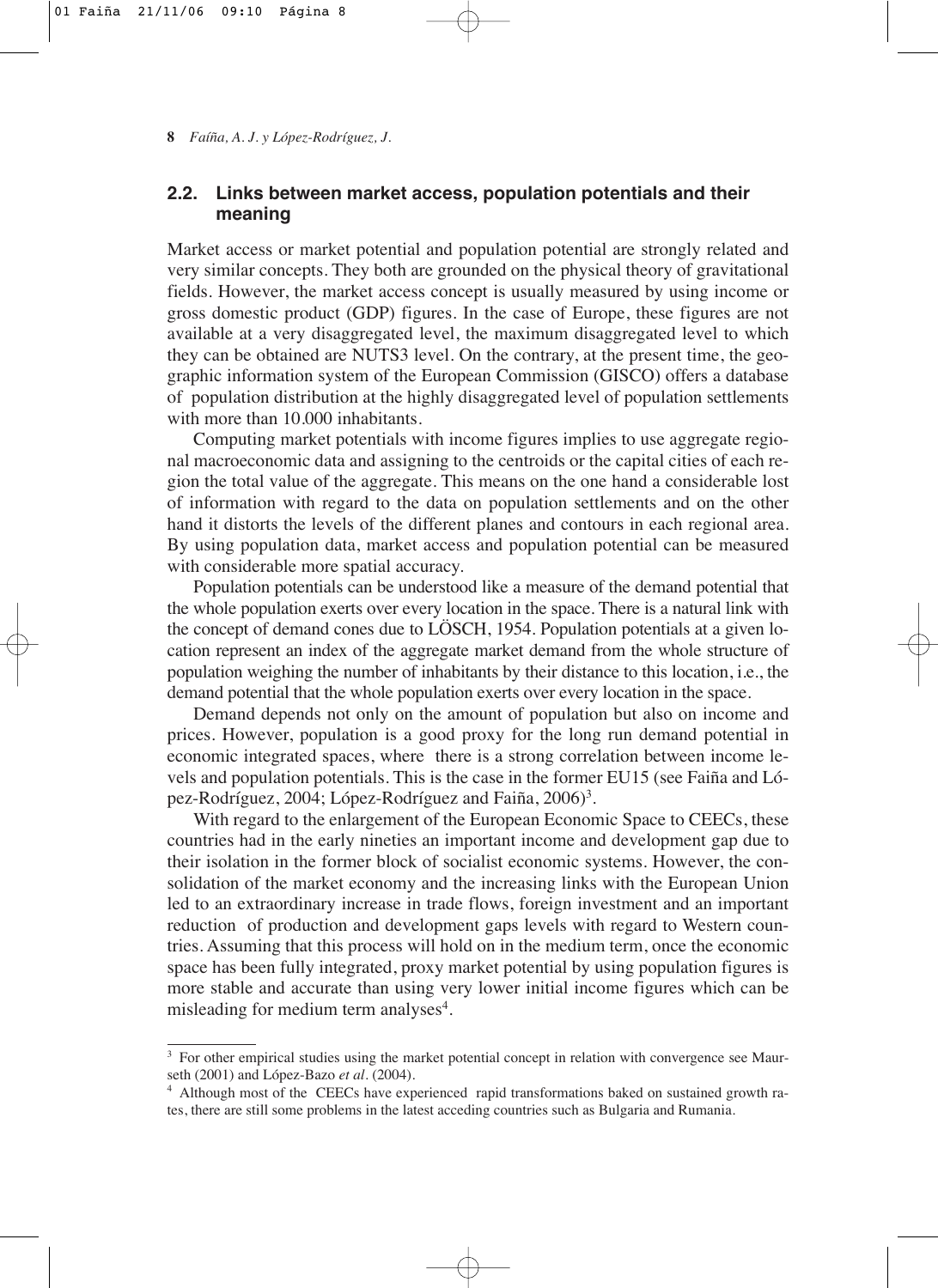According to Keeble *et al.* (1982), the areas with a high market potential, given a distance, have access to more economic activity than those with a lower value and, thus, can be considered as enjoying a comparative advantage that perhaps also allows them higher economic development. A high relative accessibility in an area gives the firms located there important reductions in transport costs, both in goods markets (demand linkage) and in inputs markets (cost linkage) and it is easier for them both to access and transmit information. On the other hand, and for absolutely analogous reasons, firms located in more inaccessible or peripheral regions suffer from a comparative disadvantage. As Keeble *et al.* (1982) also state, if these differences in accessibility and in transport costs are important and affect the setting-up, development and competitiveness of firms, in the long run divergences may appear in the economic development between the areas with a more favourable (accessible) economic environment and those that do not enjoy such a situation.

The concept of market potential has been given a strong theoretical foundation within the models developed in the New Economic Geography (NEG) literature (see Krugman, 1991; Krugman and Venables, 1995; Fujita *et al.,* 1999). Within these models, market access has been implicitly defined as market potential. Recently, empirical research carried out in the NEG has employed gravitational equations to estimate market potentials (see Redding and Venables, 2004; Redding and Schott, 2003).

In the case of Europe there are neither interregional trade flows data nor regional price indices to estimate the power of distance in population potential computations. However the empirical results in studies carried out at international level (Redding and Venables, 2004) using both the theory-based measure and the alternative market potential function reach very similar results<sup>5</sup>.

### **2.3. Methodology of population potential computations**

In our paper we have computed the population potential values for the former European Economic Space-EU15 and for the enlarged European Economic Space-EU25 after the accession of the 8 new members and the 2 future acceding countries from the Central and Eastern European area.

The computations have been carried out using the spatial information provided by the GISCO database on population settlements with more than 10.000 inhabitants.

Grounded on this highly disaggregated data, our computations employ as an input the real location of every settlement of population across the space instead of the artificial procedure of assigning regional aggregate data to the centroids or capital cities of each region. These data give us the possibility of getting a much more accurate and detailed analyses of the spatial structures of the European Economic Space before and after the enlargement than the one that could be obtained by using regional aggregate data assigned to centroids or capital cities.

To create an operational ground to run the algorithm, we started by defining a net which is made of a grid, *S*, a large and manageable set of points covering the whole

<sup>&</sup>lt;sup>5</sup> For other studies dealing with regional analysis that have used measures of market access see Hanson, 2005.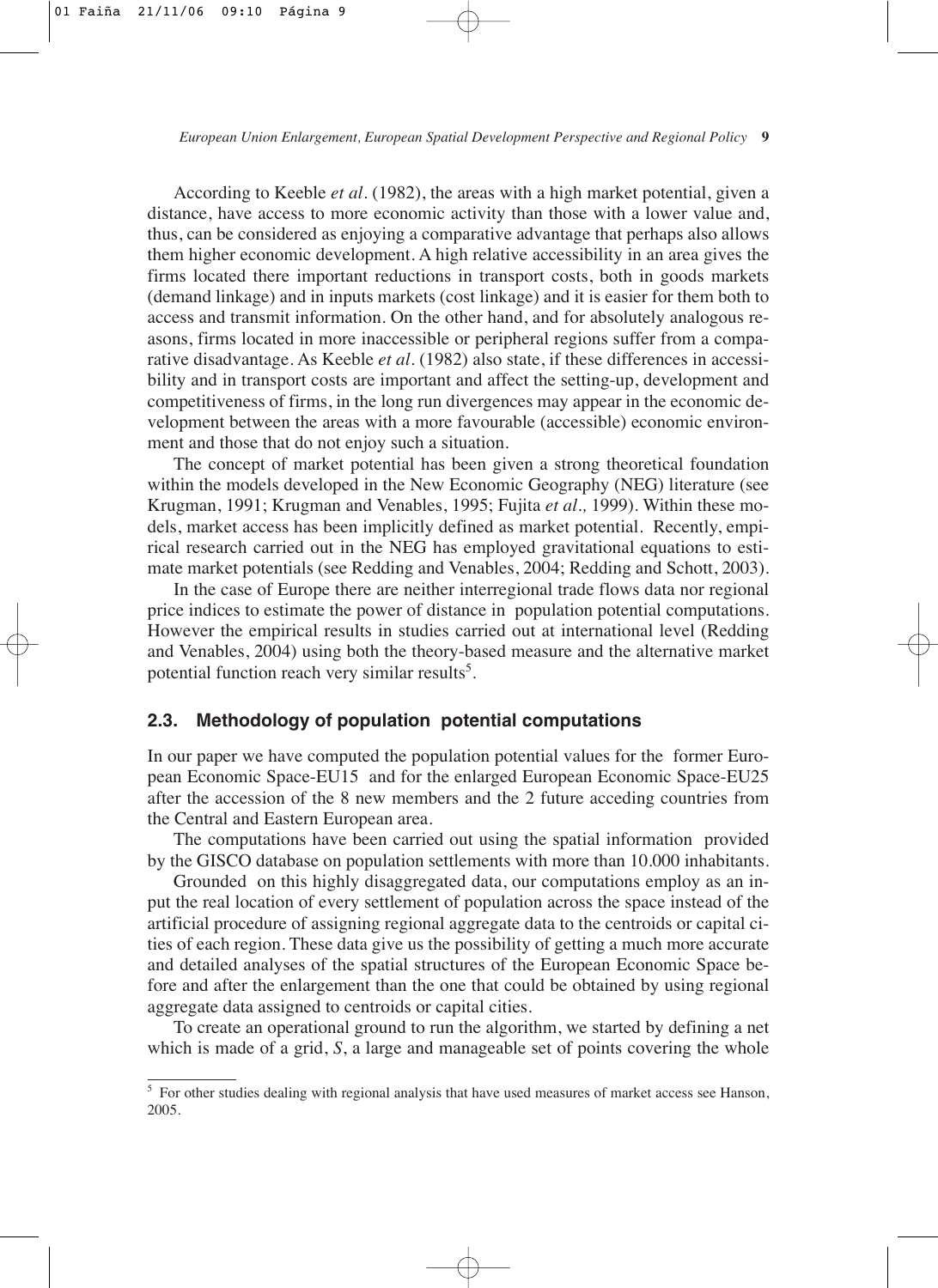space at regular intervals plus the set, *P*, of locations of populated settlements. In this way we have obtained a network,  $S \cup P$ , whose nodes (points of the grid plus population settlements) are used as a base for the computation of the population potentials across the space.

As a variable of mass (*Mj*) we have taken the population of each settlement and we have computed the population potentials for the set of nodes in the network (points of the grid and the locations of the settlements). As a variable of distance we have used great circle distances between each node of the net to every location of the settlements.

The population potential values are computed by going through each node on the net and assigning to it the sum of its own population (if it is a settlement) plus the population of the remaining settlements divided by their distance to that node. Mathematically, the expression we use to compute population potential values for each node,  $i \in S \cup P$ , taking into account the influence of every population settlement,  $j \in$ *S* , is the following one:

$$
MP_{i \in S \cup P} = \sum_{i \in S} \frac{Po_j}{D_{i,j}} \qquad D_{i,j} = 1 \text{ if } j = i \tag{2}
$$

The computations were carried out at *Centro de Supercomputación de Galicia*  $(CESGA)^6$ .

Once the population potentials have been computed, we have obtained the potential contours by joining the points with the same potential value. The maps of potential contours were plotted in ARC/INFO from ESRI by means of interpolation using the SPATIAL ANALYST extension.

The data have been obtained from the statistics information service of the European Commission (EUROSTAT) and its cartographic data from the Geographic Information System of the European Commission (GISCO 2000).

# **3. Spatial structure of the European Economic Space**

### **3.1. Potential maps in the European Economic Space-EU15**

The European Economic Space (EEE) originally takes in the former EU15 plus two main countries Switzerland and Norway. As these countries belong to the single market it is more convenient and realistic to include them in the spatial analysis.

The potential maps provide us with a macroscopic cartographic showing the main patterns of the spatial structure through a continuum of smooth changes in the levels of potential contours. These maps have a clear similarity with the images obtained from the nighlight emissions in the European space<sup>7</sup>.

<sup>6</sup> We thank the assistance of Emilio Abad and Francisco Landeira from CESGA in the population potential computations.

<sup>7</sup> C. D. Elvidge, K. E. Baugh, E. A. Kihn, H. W. Kroehl, E. R. Davis, «Mapping City Lights With Nighttime Data From the DMSP Operational Linescan System**»,** Photogrammetric Engineering and Remote Sensing, June 1997, Volume 63, pages 727-734.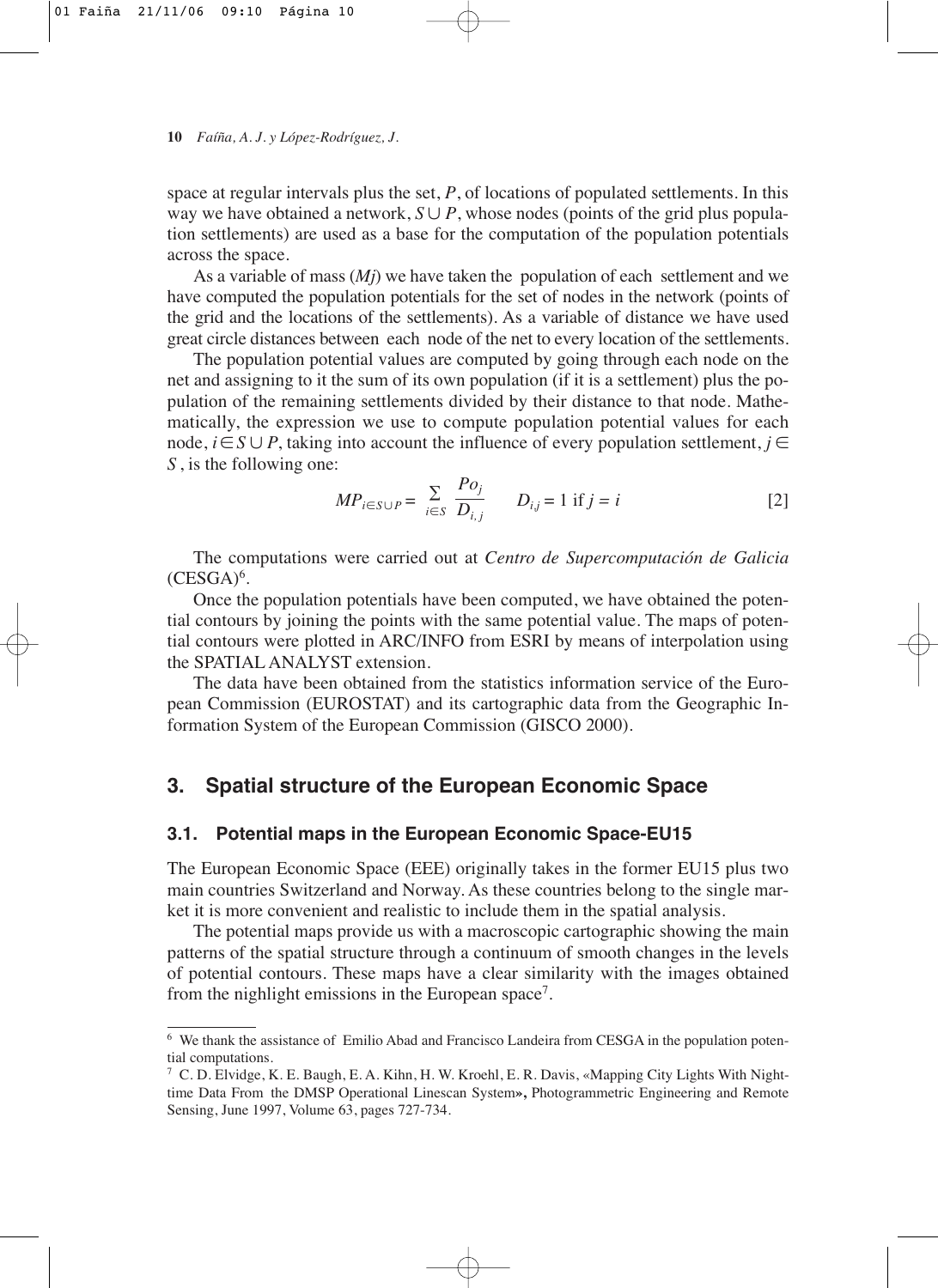Map 1 reveals the spatial structure of the EEE-EU15. The main feature of EEE-EU15 is a big central area and a marked relationship center-periphery. This big central area-*the core-*, the so-called «the Golden triangle» for the public opinion or the Northwestern Metropolitan area in a more technical way used in the European Spatial Development Perspective (ESDP), is located among the three large central conurbations of London, Paris and Köln-Düsseldorf-Rhur Valley, which have contour-lines with population potential values greater than 660.000 inh/Km.

Connected with *the core*, there is a *central corridor* which extends towards the South through the Rhin River to Frankfurt, Strasbourg and continues to Switzerland (Zurich, Bern, Lausanne and Geneva). Close to this area, the northern part of Italy (Turin and Milan) has also high population potentials, and have been interpreted as the South end of the so called *blue banana*.

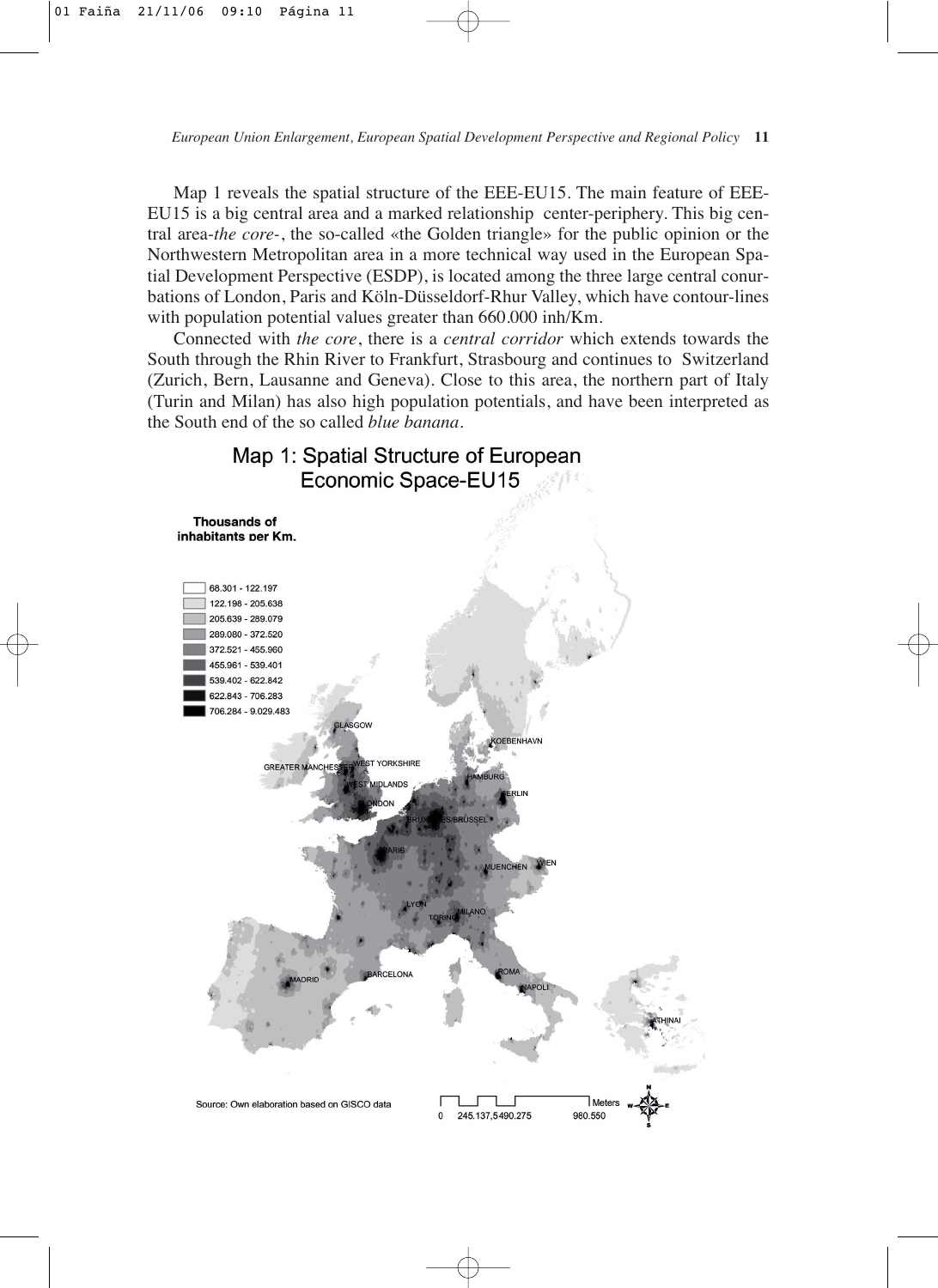However its volume is extraordinary lower than the big central triangle in the Northwest of Europe (London-Paris-Rhur Valley) showing a clear imbalance between the two poles, the golden triangle –*the core–* in the North and the South end. Enclosing *the core* and *the central corridor* there is an envelope area that will be defined as *the central belt*. It takes in a large central portion of the European space with population potentials higher than 455.000 inhabitants per km.

The widest part of the European territory is taken in by a spacious plane of medium-high population potentials, *the middle belt. The middle belt* is a concentric envelope with medium-high potentials (between 372.000 and 455.000) which encloses *the central belt* and extends it mainly to the South and the East. It takes in from the North of England to the Dover-Calais channel towards Marseille and the Rhone valley, the North of Italy and moving to the North along the line Munich, Berlin and Hamburg to finally connect to Benelux. However, most areas surrounding Berlin are rather in *the middle periphery* giving this city a certain frontier feature.

Surrounding *the middle belt* it can be distinguished successive concentric envelopes of peripheral areas with decreasing levels of potentials across three main steps:

1) the first step is a peripheral one –*the middle periphery–* which includes rather peripheral areas with population potentials between 289.000 and 372.000 inhabitants per km, 2) the second step *–the outer periphery–* is made of the most peripheral European areas with population potentials lower than 289.000 inhabitants per km, and finally 3) *the outermost periphery* covers the overseas territories and islands far away from the European space.

*The middle periphery* takes in a large strip in France from the line lying Southwest of the Normandy-Marseille axis. It also includes the Spanish areas in the Southwest and Southeast of Pyrenees (Cantabria, Vasque Country, Navarra and Catalonia), the central part of Italy, Austria and part of Eastern Germany connecting with Denmark and the areas in the Baltic Straits (Copenhagen, Malmoe, Gothenburg and Oslo).

One striking feature of the highly centralized spatial structure in EEE is the existence of a clearly marked Atlantic periphery. The gradients of population potentials from *the middle belt* decrease smoothly towards the South, the East and the North (even though they reach very low values in the extreme northern latitudes). However population potential gradients show a strong slope in the West. They fall very rapidly when we move towards the West in Wales, Ireland and even the Southwest of England and the French Bretagne. In the West neighborhood of the core, *the middle periphery* becomes reduced to a narrow strip.

There is a clear Atlantic peripheral area whose outer regions are located in the Western part of the Iberian Peninsula (Galicia and Portugal)<sup>8</sup> that close in the South the Atlantic part of the outer periphery.

The *outer periphery* covers also the major part of Spain reaching greater population potentials in the neighborhoods of big cities, the metropolitan area of Madrid and the coastal axis in Valencia.

<sup>8</sup> There are areas with not so low potential in the metropolitan area of Lisbon and in the coastal axis North of Portugal and Galicia.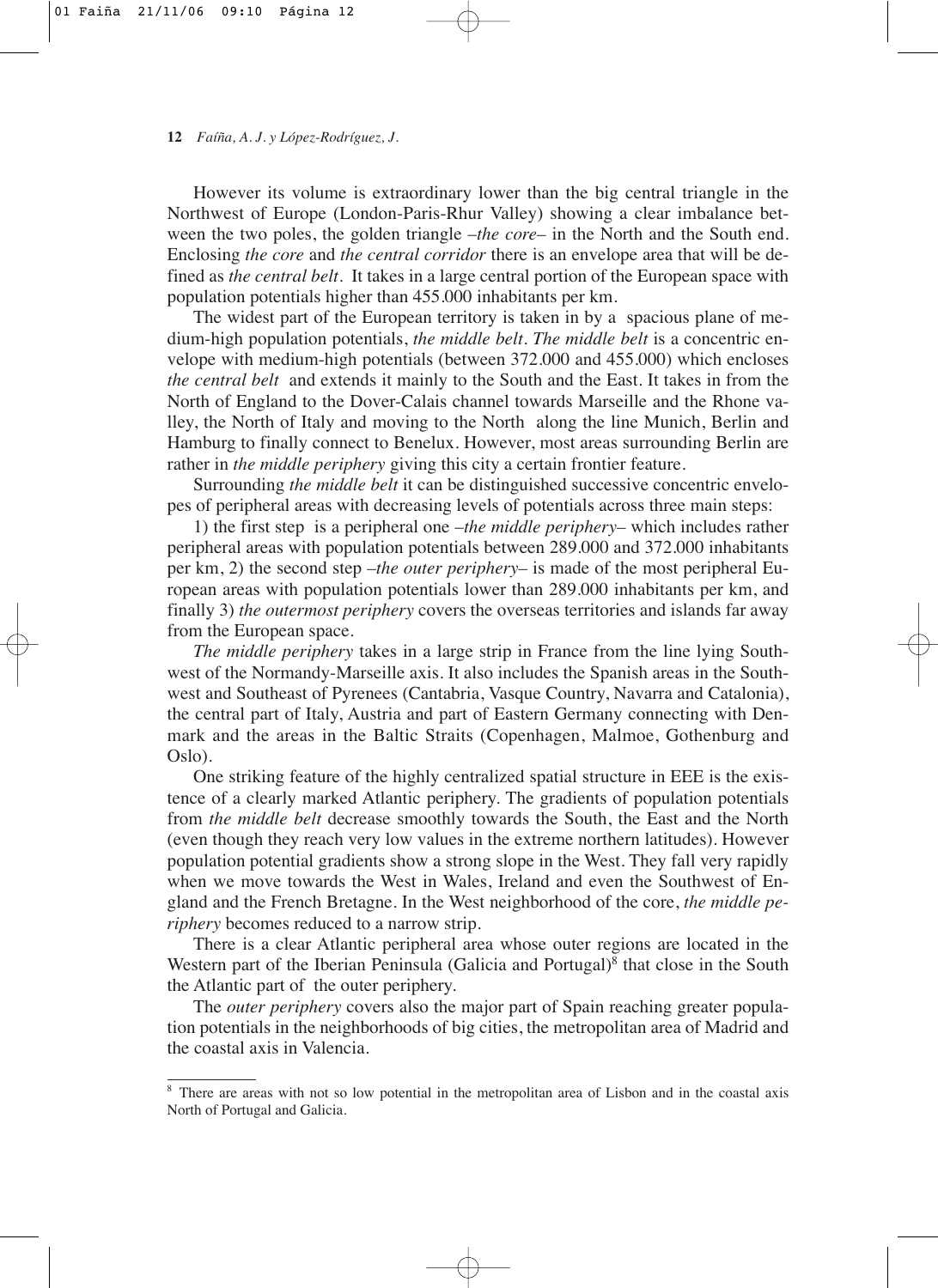There is also a Mediterranean outer periphery that takes in South of Italy, the Mediterranean Islands (Sicily, Corse, Cerdinia and Balearic islands) and Greece. In the East there exist also a rather outer peripheral gap towards Wien. In the North *the outer periphery* covers most of the Scandinavian countries with the exception of the coastal strip in the Baltic straits.

### **3.2. The enlarged European Economic Space (EEE-EU25)**

Map 2 illustrates the territorial structure of the EEE-EU25 and was plotted in the same way of map 1 but including the 10 Central and Eastern European countries which have recently acceded to the EU or are going to accede in the next future.

The expansion in the size of the area produces a generalized increase in population potential values. The new map of population potentials for the EEE-EU25 reinforces the spatial structure pattern of the EEE-EU15 and also confirms the definition and the compactness of the main areas in the European territory. However, with the new computations there is a pattern of higher increase in population potentials and a displacement of the gravity center of Europe towards the East.

The core-periphery structure of the European space is kept in the EEE-EU25. However its central parts appear more robust and wider.

There is no relevant change in the role play by *the core. The central belt* becomes consolidated and more compact in the sense that the disconnection with the Italian part is now much less pronounce because of the increase in the population potential values in the central areas of France, Switzerland, North of Italy and the Eastern part of Germany.

The most remarkable feature in the EEE-EU25 is the considerable expansion and compactness of *the middle belt* which moves far towards the East taking in clearly Austria, Check Republic, Slovakia, Hungary and a major part of Poland delimited by the Warsaw-Budapest axis in the East and Warsaw-Gdansk in the North.

Most areas in Austria and Eastern Germany are now clearly located within *the central belt* and lost their frontier features with *the middle periphery* in the former EEE-EU15.

In the North, *the middle belt* is extended and consolidated over the Southern part of Sweden and Denmark. In the South, Slovenia is clearly placed in a middle-central position and the central part of Italy is enclose in the new *middle belt* area. In the Southwest, *the middle belt* is extended through the Provence connecting to Barcelona and the coastal part of Catalonia. It extends towards the West through the line Rousillon-Poiteau.

Most of the Eastern border of the EEE-EU25 is clearly placed in *the middle periphery.* It takes in the Eastern part of Poland and Slovakia and Rumania and Bulgaria.

An important part of the old Mediterranean periphery is now placed in the contour of *the middle periphery*. This is the case of the mainland in North and East of Greece, Italian Messogiorno, the central Mediterranean Islands and the Northeast part of Spain, along the line Murcia-Madrid-Cantabria.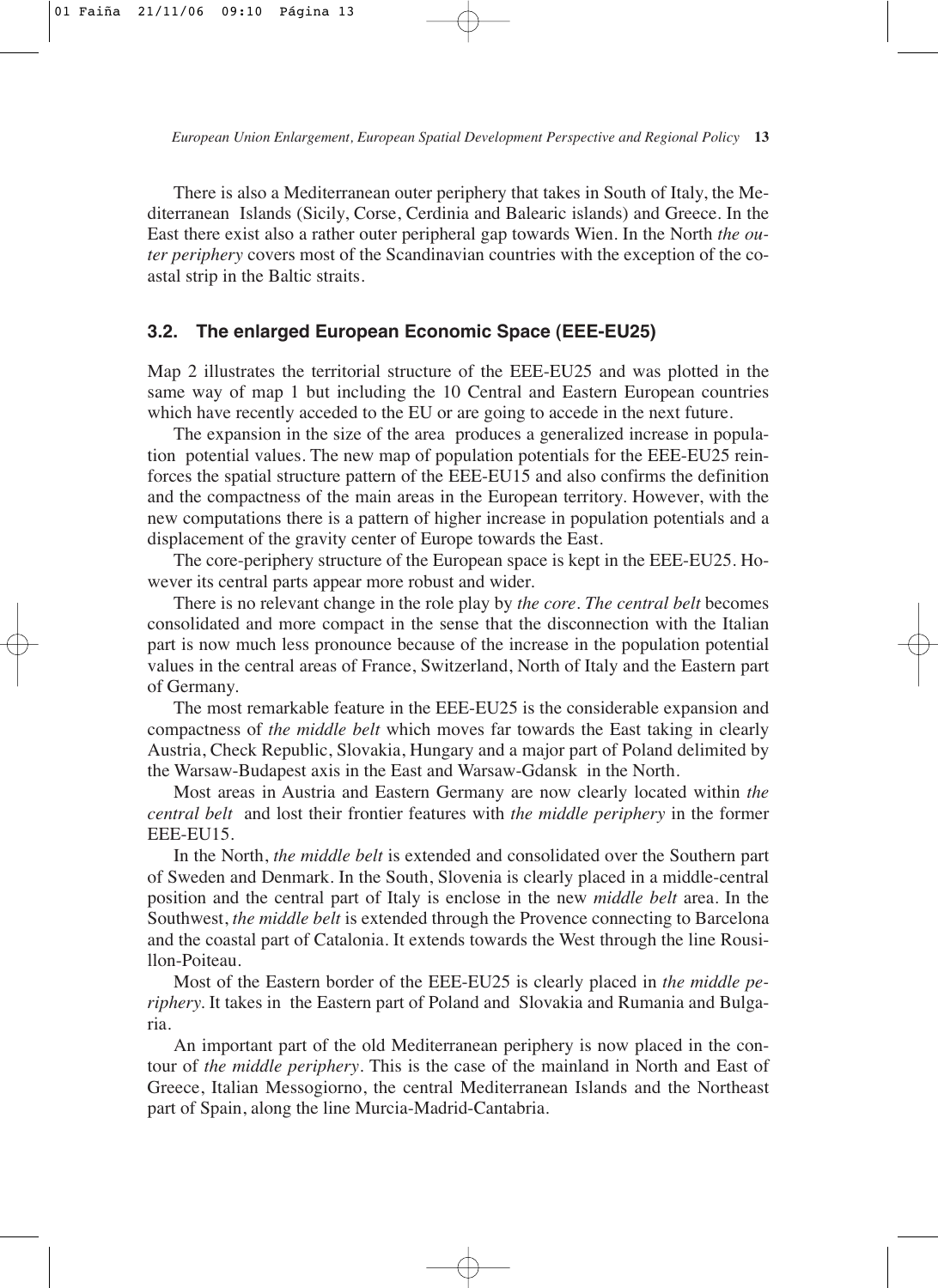



*The outer periphery,* is now reduced and to a great extend its marginal position is reinforced. This is the case of the Atlantic areas and the South of Spain covering the west façade of *the outer periphery.* Its other parts are the Southwest part of Greece, the Greek Islands and the Nordic and Baltic countries.

The main reasons for these changes are on the one hand the generalized increase in the population potentials and on the other hand the displacement to the East in the relative increases of potentials due to the enlargement of the EEE to the CEECs.

Although the enlargement of the European Economic Space to the Central and Eastern European Countries is a complex question, it is very interesting to see as a sample the variation of population potentials for several cities on different locations when we enlarge the size of the space from the EEE-EU15 to EEE-EU25.

This is shown in table 1 which offers the percentage changes in the potentials before and after the enlargement for a set of cities moving from the West to the East along different lines South-North. The first two columns of the table offer the indexes of latitude and longitude taking as a reference point the city of Brussels whose indi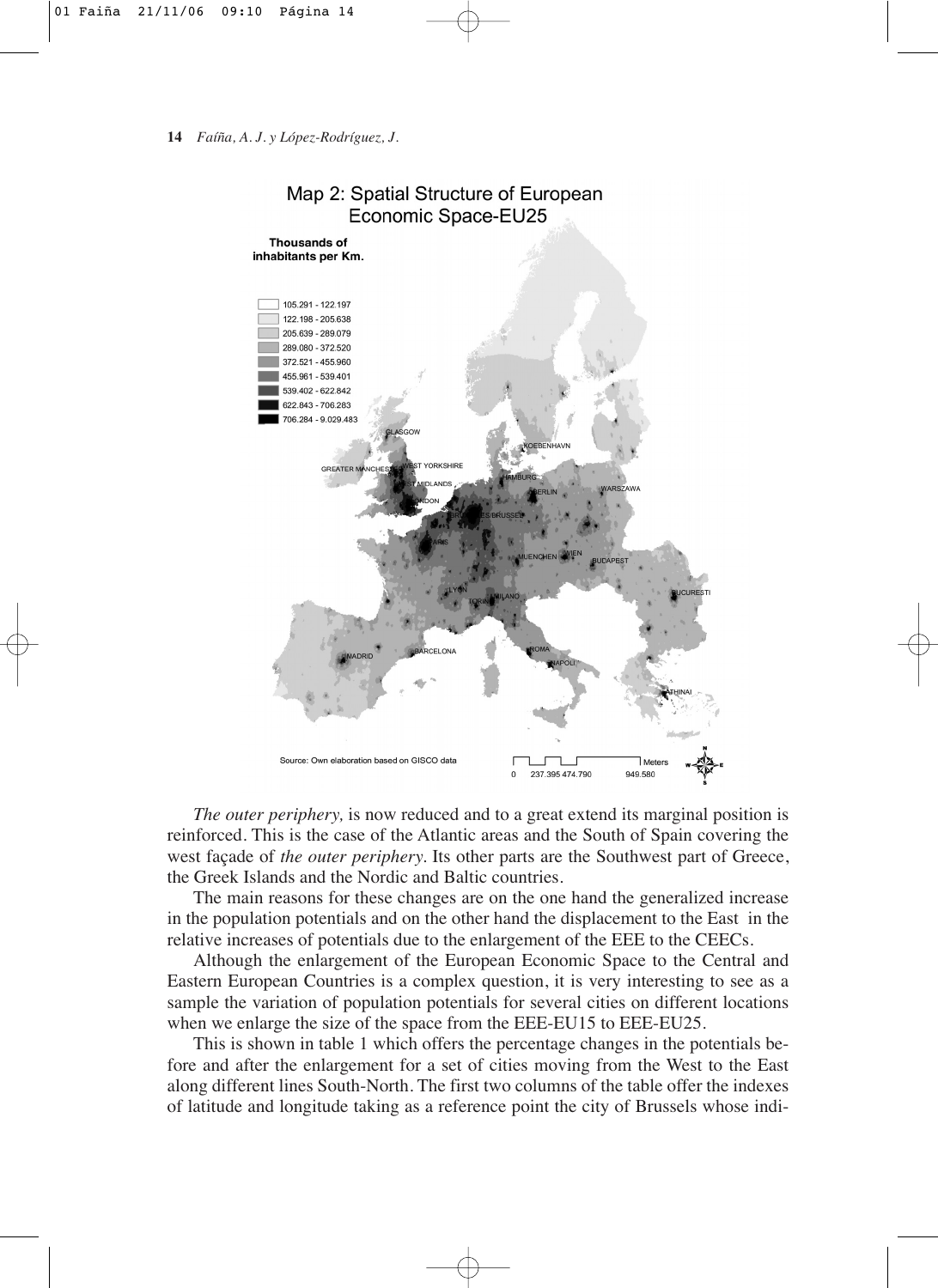ces are set equal to zero. The third column offers the percentage changes in the potentials after the enlargement to CEECs.

| <b>Cities</b>   | <b>Index of Coordinates over Brussels</b> |             | Population       |
|-----------------|-------------------------------------------|-------------|------------------|
|                 | West-Est                                  | South North | potential change |
| Lisbon          | 379                                       | $-362$      | 5,9%             |
| Porto           | 348                                       | $-284$      | 5.9%             |
| Vigo            | 343                                       | $-247$      | 5,9%             |
| A Coruña        | 328                                       | $-211$      | 5.9%             |
| Madrid          | 229                                       | $-333$      | 6,2%             |
| Bilbao          | 195                                       | $-240$      | 6,2%             |
| Valencia        | 146                                       | $-377$      | 6,7%             |
| London          | 92                                        | 32          | 5,8%             |
| Barcelona       | 75                                        | $-318$      | 6,8%             |
| París           | 49                                        | $-64$       | 7.0%             |
| <b>Brussels</b> | $\Omega$                                  | $\theta$    | 6,9%             |
| Amsterdam       | $-15$                                     | 51          | 6,8%             |
| Milano          | $-104$                                    | $-187$      | 9,1%             |
| Hamburg         | $-120$                                    | 90          | 10,8%            |
| Roma            | $-188$                                    | $-308$      | 11,5%            |
| Munich          | $-159$                                    | $-94$       | 12,2%            |
| Copenhague      | $-169$                                    | 164         | 13,8%            |
| Berlin          | $-192$                                    | 57          | 16,3%            |
| Dresde          | $-202$                                    | 8           | 17,8%            |
| Venece          | $-214$                                    | $-178$      | 11,9%            |
| Stockholm       | $-257$                                    | 296         | 16,8%            |
| Viena           | $-266$                                    | $-85$       | 22,3%            |
| Helsinki        | $-369$                                    | 346         | 18,3%            |

**Table 1.** Population Potencial Changes after the Enlargement

The Most Western areas in Europe, Galicia and Portugal, have a very little increased in their population potentials that are around 6%. Madrid, Bilbao, Barcelona and Valencia have increased in their population potentials in the interval 6-7%, the same as central cities such as Paris, Brussels and Amsterdam.

On the contrary, the increased in the population potentials are very important in cities located more to the East such us Hamburg, Milano, Rome, achieving values around 11%. In the range 12-13% are Venice, Munich and Copenhagen. The Eastern cities of Germany, Berlin and Dresde, reach values in the range of 16-17%, the same as Stockholm. The most important increases are in Wien and Helsinki reaching values over 22% in the former and 16% in the latter which is located very to the North.

# **4. SPATIAL STRUCTURE AND REGIONAL POLICY**

### **4.1. The European Spatial Development Perspective (ESDP)**

The European Spatial Development Perspective (ESDP) is a framework for the coordination of the sectoral policies and the actions between the different levels of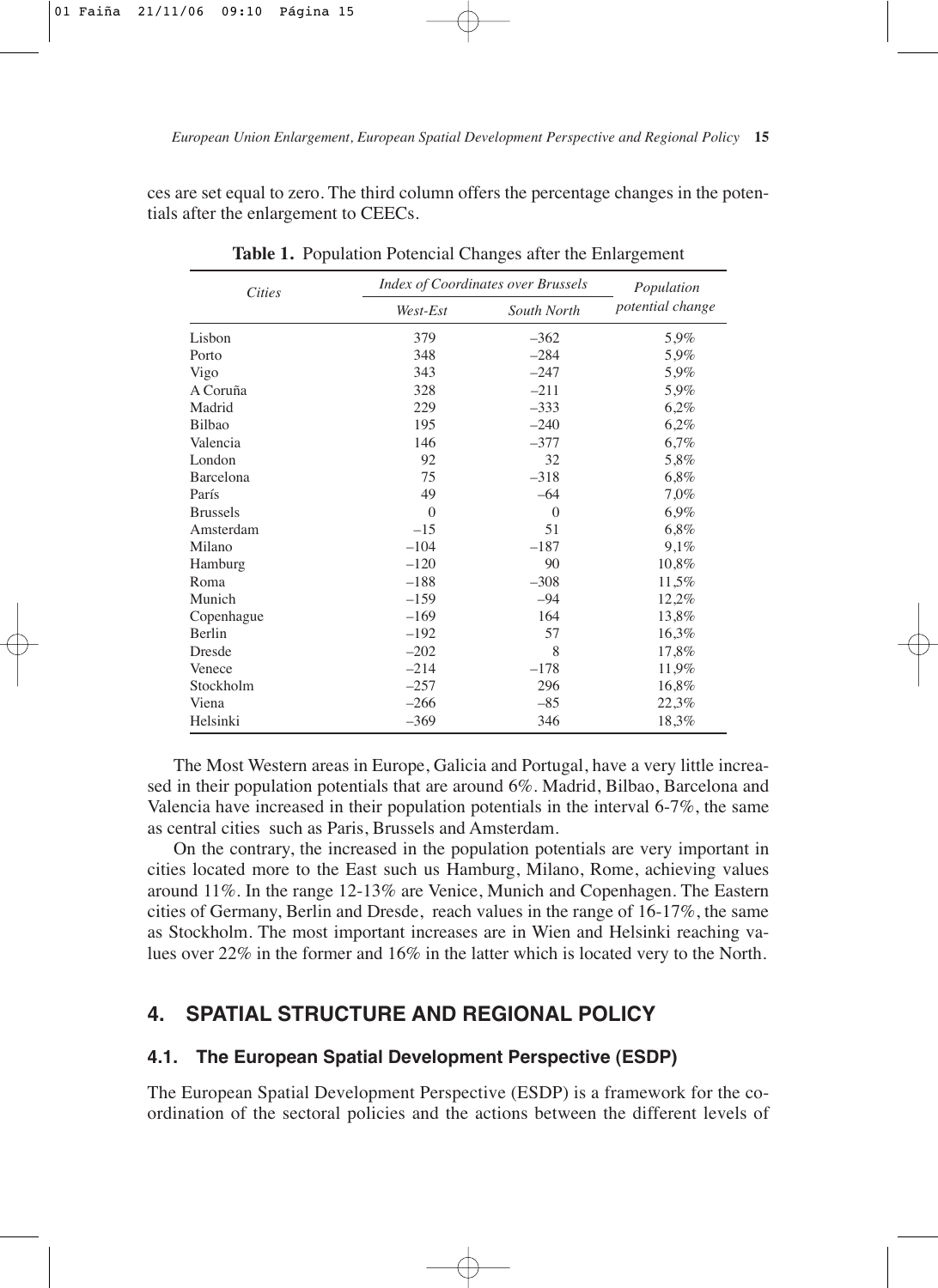government (communitarian, national, regional, local, etc.). The aim is to work for a more balanced competitiveness of the European territory and for a sustainable development, by strengthening economic and social cohesion, preserving and managing natural resources and keeping the cultural heritage. The ESDP is the framework for linking together this triangle of fundamental goals of European policies. It «provides the possibility of widening the horizon beyond purely sectoral policy measures, to focus on the overall situation of the European territory and also take into account the development opportunities which arise for individual regions» (page 7 of the report agreed at the Informal Council of Ministers responsible for Spatial Planning, *ESDP European Spatial Development Perpective, Towards Balanced and Sustainable Development of the Territory of the European Union*, European Commission, 1999).

In the context of an open and competitive economy, immersed in the trends of globalisation and change towards new lines of progress based on the new techniqueeconomic paradigm of the information society, the knowledge and the innovation, it is necessary to reinforce the factors of regional competitiveness and highlight not only the concepts of regions whose development is lagging behind, but also a wide range of criteria that ensure a good level of competitiveness. Such factors are, territorial accessibility and transport, research and innovation, education and vocational training, productive structure and so on.

In a general way these new dimensions and criteria could be introduced through the ESDP whose guidelines are focus on searching a polycentric development spread in an harmonic and balanced way all over the European territory. However, this wide range of dimensions and criteria entails a great deal of risk because of dispersion and enlargement in the areas that can be assisted. All of this can damage the effectiveness that the European Regional Policy has achieved because of its concentration, in the personal and financial sphere, on the regions whose development is lagging behind.

An important point to be remarked is the strong concentration in the spatial structure of EEE. There is not a natural tendency to spread population and economic potentials on patterns of balanced spatial development. This means that new efforts in the context of the ESDP must be carried on to reinforce the initial measures that have been design to cope with spatial unbalances. Regional problems involved by changes in population, globalisation, location of economic activities, technological development and information society, transport, telecommunications, energy and the effects of the sectoral policies of the European Union must be analysed taking into account the emerging trends and the driving forces of the medium and long term patterns of spatial development.

This kind of approach has been started in the somehow experimental branches of INTERREG programmes, such as the old INTERREG II C and ERDF Pilot Actions and the new INTERREG III B and C where different spatial areas have been selected as new cooperation frameworks to conduct spatial analysis and new ways to implement policy measures.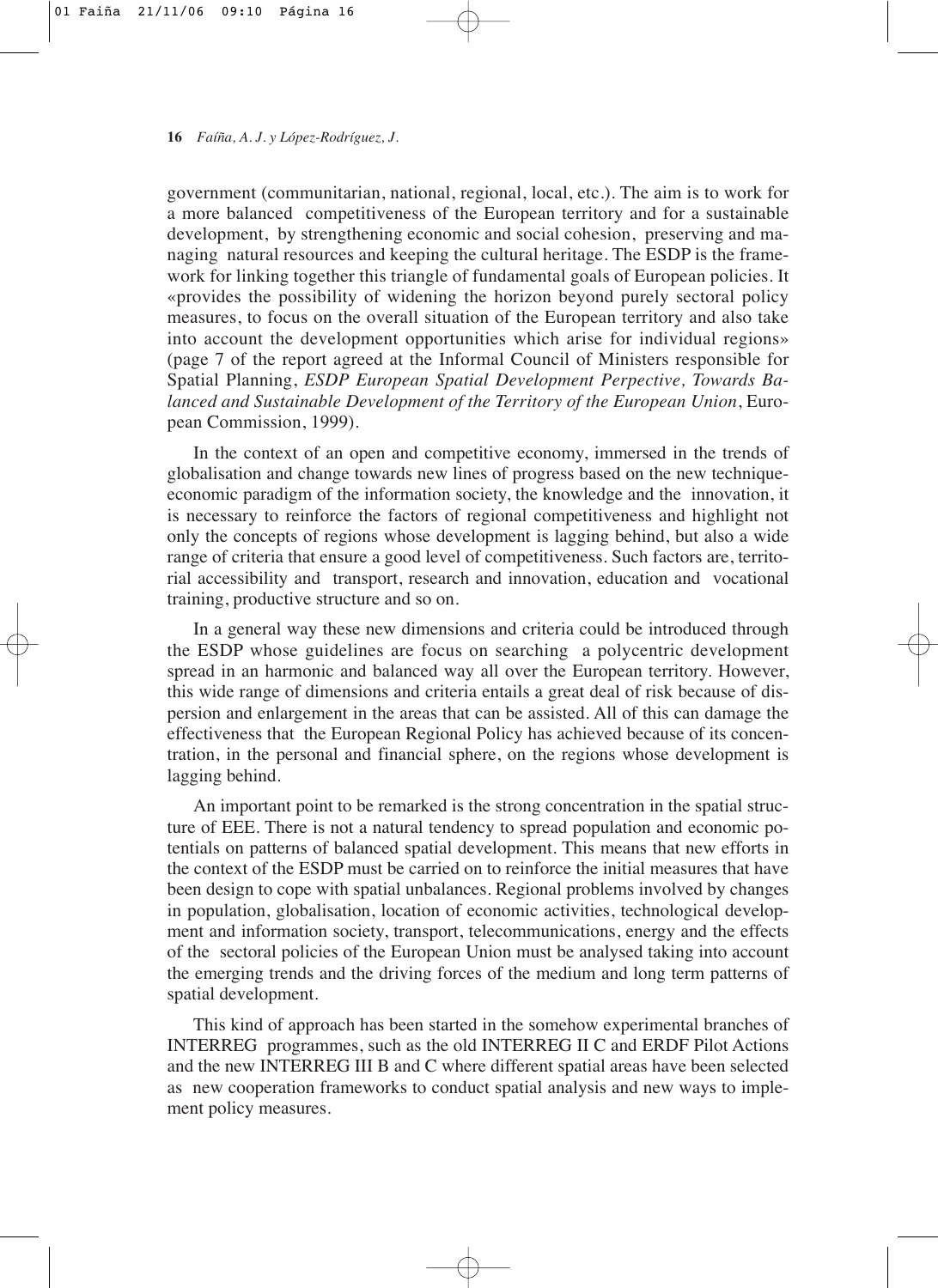## **4.2. Population Potential and the European Spatial Development Perspective (ESDP)**

One of the main challenges for the ESDP is to achieve its goals under a cooperation framework even less developed than the so called open method of coordination, the one used for the European Employment and Lisbon Strategies. These problems are worsened in the countries of the enlargement. Special circumstances in the Accession Countries make more difficult to solve problems like clarify how the investments will be implemented by the public sector, avoid or reduced foreseeable conflicts between the different policy fields and so  $on<sup>9</sup>$ . This makes the spatial coordination to play a greater role in the Accession Countries than in the former Member States. This concern is specially important in issues referring to the planning and the implementation of Trans-European Transport Networks (TEN-T) and the cross-border and trans-national cooperation in spatial development.

As it was shown in the previous session of the paper, the long run pattern of the European Spatial Structure is clearly defined over each main areas, the core, the central belt, the middle belt and the different peripheries. At the same time there is a single market and to a great extend also a single European Economic Space. However, the attributions and competences on spatial planning are still mainly placed at the Member States level.

Spatial planning and infrastructure networks are not public goods at the European Level but to a great extend they can be considered as partially rival and competitive goods among the different Member States in a way such many times Central Government priorities and interests are incompatible or in conflict. This situation can jeopardize the efficient work of the open method of coordination. This is a clear flaw of the Institutional System of the European Economic Space, a single space lacking one coordinated body of decision for spatial planning. Even the studies on spatial planning at the European level have not been much developed and the availability of reliable and homogenous sources of information is still a prerequisite for European spatial analysis. It has been shown that the NUTS divisions do not provide a general appropriate grounds for spatial analysis. A great effort has been done by the different working groups on the elaboration of the Study Programme on European Spatial Planning (SPESP) report (Nordregio report, 2000). As far as the spatial analysis contained in the SPESP report the working group on Geographical position has computed accessibility measures (see SPESP-report, part I and II). They had to work with data at the NUTS 3 level but they have computed accessibility from different points of view (distance to the center of gravity, accessibility to population by road and rail, accessibility to GDP by air, Travel time accessibility for heavy trucks and a generalized accessibility of large basins of activities). The work carried out in this paper complements and extends these works computing accessibility to population in the EEE-EU15 and in the EEE-EU25. Moreover it employs a disaggregated data set based on population settlements.

<sup>&</sup>lt;sup>9</sup> For studies dealing with the enlargement of EU, see Avery y Cameron (1998) y Grabbe y Hughes (1998). An specific study on the impact of the enlargement on cohesion, see Weise *et al.* (2001).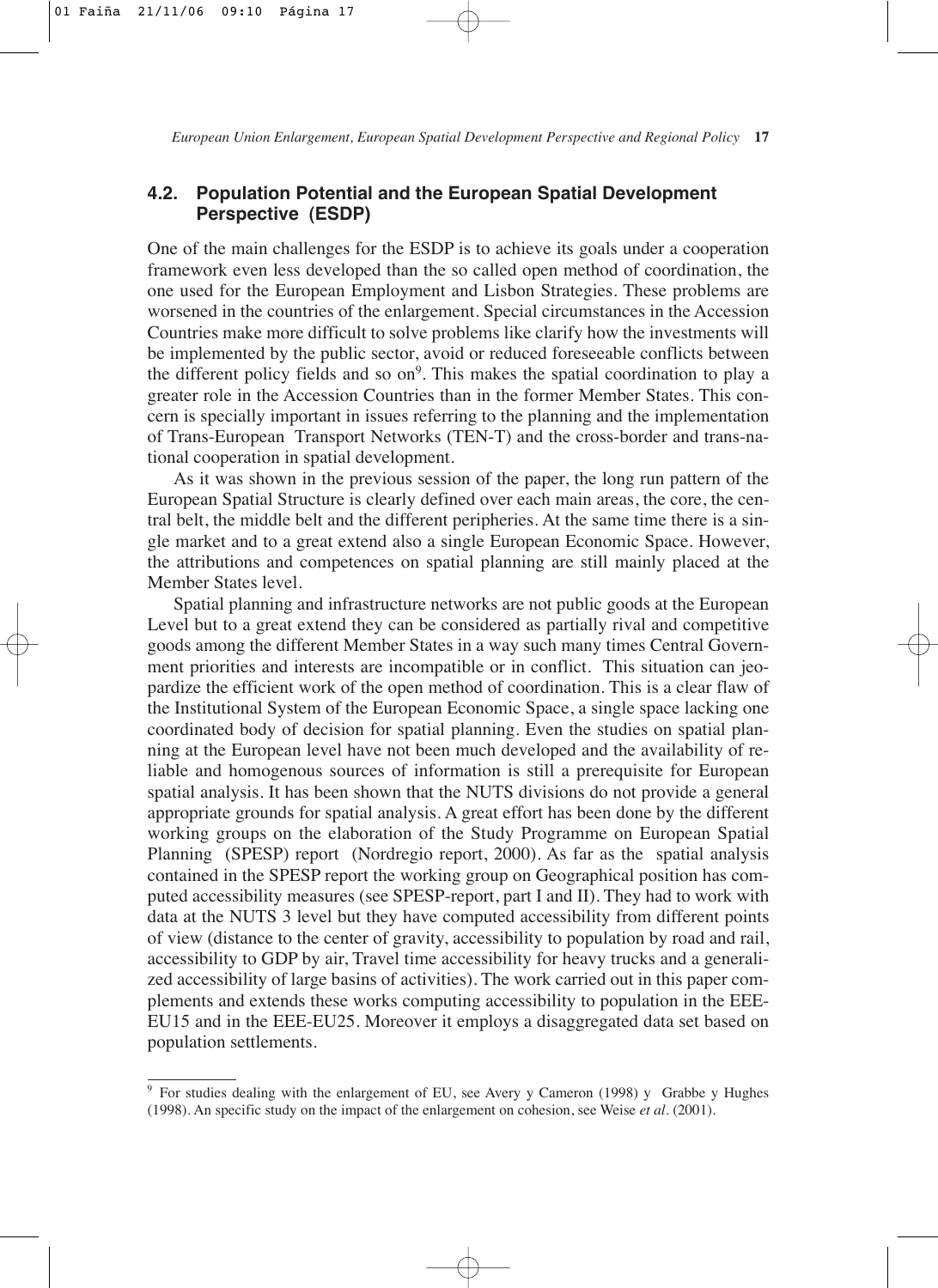The EEE spatial pattern obtained from our analysis fits relatively well with the previous studies on geographical position and with the accessibility maps based on time travel accessibility to population in the old EU15 (see map 12, pag 70 of ESDP  $2000^{10}$ ). There is a remarkable gap of infrastructures in the CEECs that could affect initial values of time travel and drive to misleading structural patterns. For this reason, it has been considered that the analysis of accessibility in terms of population potentials have a more stable and robust character to draw medium and long run tendencies with respect to the enlarged EEE-EU25.

The present tendencies in spatial studies for well developed areas support the idea that distance must be redefined in terms of network connectivity and network density. However, as far as a big space with different development levels is concern, geographical position and population potentials in the traditional way are a very useful tool to draw first conclusions about the long run spatial patterns. In this way, potential maps can be used to derive some policy guidelines on the one hand on the links between TEN-T and the spatial structure and on the other hand for the establishment of territorial subspaces for interregional and cooperation objectives in European Regional Policy.

The enlargement to CEECs means first of all a strong consolidation of the central belt of the European Spatial Structure and a widening of the middle belt up to the Warsaw-Budapest axis. Congestion in the connecting infrastructures in the core and specially in its connection with the central corridor is an increasingly important problem which still remains unsolved and without a tractable solution $11$ . The proposals of the White paper on Transport Policy to cope with this problem are rather difficult to implement. In particular, the alternative of developing «motorways of the sea» to provide a way around bottlenecks, such as in the Alps or the Pyrenees, is a very interesting one and certainly deserves to be considered as a trans-European network and receive support. However, given the large and compact structure of the central and middle belt areas, placing the main parts of the spatial structure in the real core of the European continent will mean a very difficult task to substitute traffics and commercial flows to these alternative transport modes.

A great part of CEECs territory enjoys a competitive advantage from their relative central location in Europe's continent. The computations of population potentials for the EEE-EU25 show that most of these countries are relatively central in terms of spatial structure and population potentials because there are placed on the middle belt. The need to connect the axis and corridors from Gdansk to Budapest and the Balkans through Check Republic, Slovakia and Austria can have some difficulties in their cross-border connections among the different countries involved in the projects (23 priority axes and project of the TEN-T). Similar problems can take place in the South corridor connecting the North of Italy with Budapest through Slovenia (6 priority axes and project of the TEN-T).

<sup>&</sup>lt;sup>10</sup> See also Copus (1997, 199) and Schürmann and Talaat (2000) for peripherality indeces based on travel times as a measure of distance.

<sup>&</sup>lt;sup>11</sup> See the White paper on *European transport policy for 2010 :time to decide* (European Commission, 2001), and the *Trans-European Transport Network. Ten-T Priority Axes and Projec, 2005* (European Commission, 2005).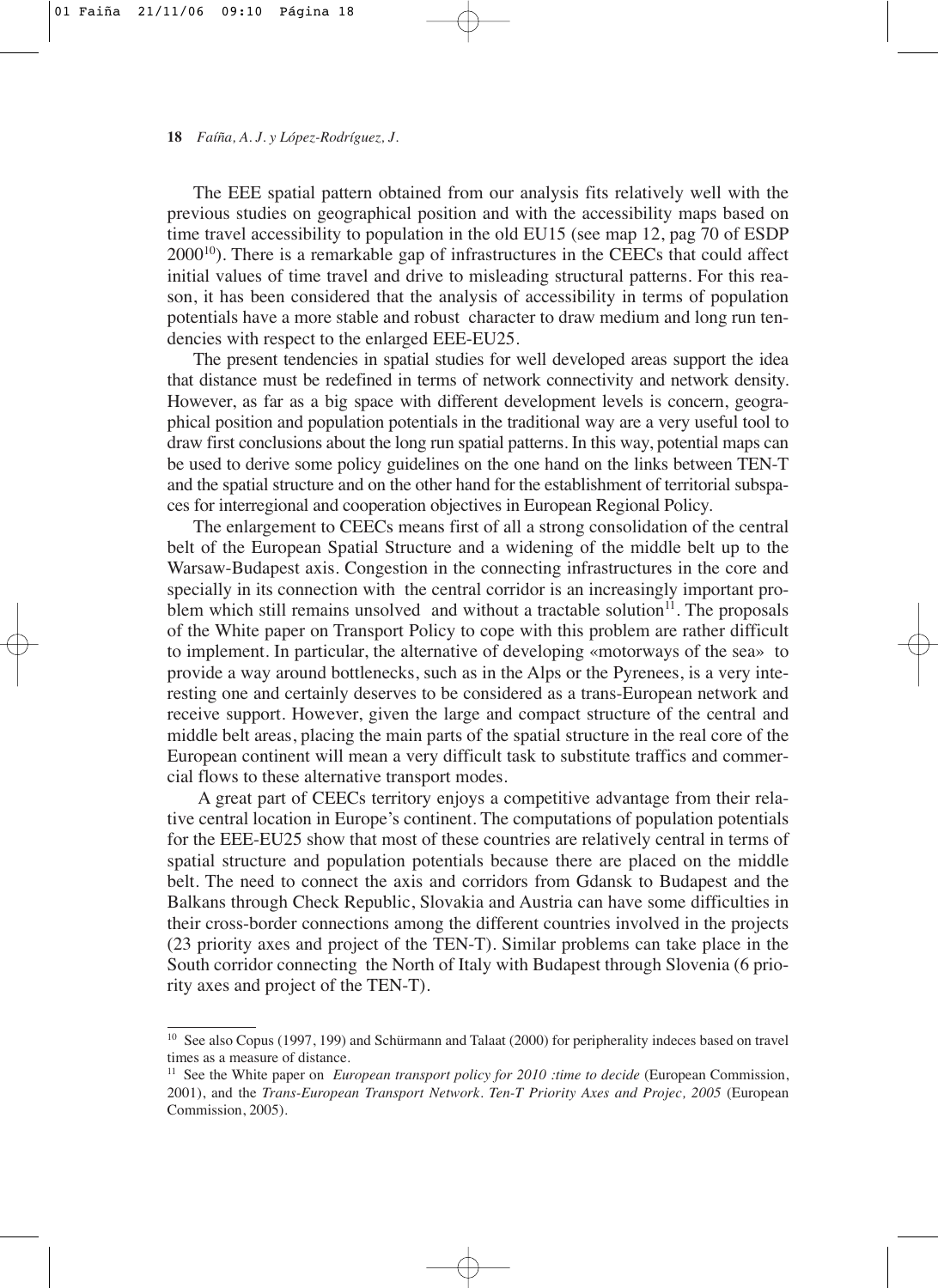In the Northeast peripheral areas they will appear harder coordination problems especially to connect the middle periphery along the East border of Poland and the outer periphery in the Baltic, especially The Baltic axes Warsaw-Kaunas-Riga-Tallin-Helsinki (27 priority axes and project of the TEN-T). It is difficult to see enough interest to enter into the priorities of the Polish government investing in the Polish part of this rail axes. TEN-T projects are funding by the European Union with rates considerable lower than the ones usually agreed in the Structural Funds for the same kind of projects. It is hard to believe that the Polish authorities are going to give up some of his main priorities to employ a significant share of their own resources to implement European priorities which at best can be ranked as second order priorities from the Nation's point of view.

CEECs in the past -and to a some extend still in the present- they can be considered as peripheral countries because the iron curtain and central planning economy has isolated them. This can be still the case of Rumania and Bulgaria, where most of their territories are placed in the middle periphery. However, most of the new Member States are located in a largest area which is enclose in the middle belt according to the spatial structure obtained from the population potentials (see map 2). This area has been added with a good criteria within the a big cooperation area in the INTERREG II C call Central European, Adriatic, Danubian and South-Eastern European Space (CADSES). However they will be a rather narrow strip of border landlocked regions in the Eastern frontier that will probably need special policy measures.

The enlargement will have an important impact in the Western peripheral areas. The main case is the Atlantic and Mediterranean periphery, especially affecting the links between the Iberian and the European Networks through the French-Spanish border. This is a very important problem because in order to compete among the different transport modes it is indispensable to have access to the full network. In the Spanish and Portuguese case TEN-T projects are of crucial importance. This is the very urgent case of the links over the French border of the West (Basque Country-Aquitaine) and East (Catalonia-Rousillon) axes of the high speed railway axes of Southwest Europe (3 priority axes and project of the TEN-T).

In the same way, the axes Sines-Algeciras-Madrid-Paris (16 priority axes and project of the TEN-T) linking through the Pyrenees Portuguese and Spanish freight railways system with the European network is a crucial and decisive project that could alleviate the concentration of the cargo transport from the main ports in the North sea to other parts in Southern central Europe.

Besides these strategic projects, the widening of the middle belt through the South up to Barcelona and its connections with the middle periphery over the Northeast part of Spain gives support to a reinforcement of their main networks connectivity.

Special attention and new policy measures must be addressed to reinforce the position of the Atlantic space (and particularly its most peripheral areas) to face the relative displacement and marginalization effect that will be caused by the reinforcement and the expansion to the East of the Central and Middle belts of the EEE-EU25.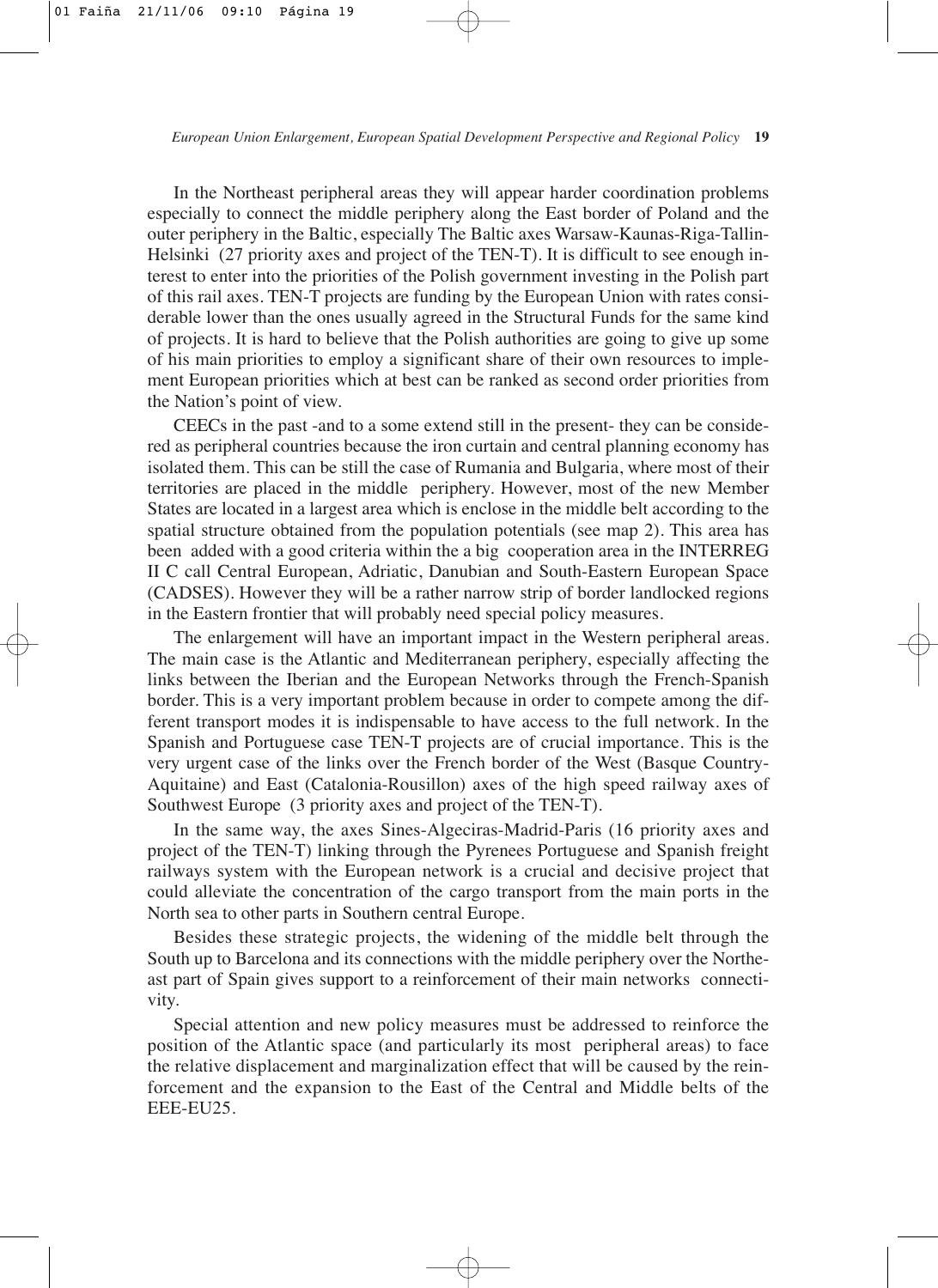In the Northwest of the Iberian peninsula, there is a euroregion, *Galicia-Norte de Portugal* (see map 1 where can be clearly seen is spatial configuration)<sup>12</sup>. This space has considerable benefit from the unification of the single market and measures deepening the degree of integration in this euroregion would be still of great interest to increase the size of regional markets to a dimension comparable to Ireland or Switzerland to ground the main forces of endogenous growth in this peripheral area.

The Atlantic periphery, covering the area of Andalucia, Portugal, Galicia and other regions in Western part of Spain can be integrated with other regions, Aquitaine, Poiteau, Bretagne, Southwest England, Wales, Western Ireland and North-Western Scotland defining a regional policy space, the so called Atlantic Space and has been selected as a cross-border and interregional area for cooperation of regional and local authorities in the framework of the last INTERREG programmes.

Other peripheral areas like the Northern periphery and low density areas in Sweden and Finland will also deserve special attention but the enlargement will be more beneficial for these areas due to their Eastern location.

# **5. CONCLUSIONS**

This paper uses the concept of population potential to analyze several issues: First the spatial structure of EEE-EU15, second, the spatial structure of EEE-EU25 and as a result we study the main changes in population potentials and its implications after the enlargement of the European Economic Space and third we analyze the importance of population potential computations for the European Spatial Development Perspective (ESDP) and for the European Regional policy.

The analysis carried out in the paper highlights the important effects enlargement will cause on the different parts of the spatial structure of the European Economic Space (EEE). First, the enlargement reinforce the spatial structure pattern of the EEE and also confirms the definition and compactness of the main areas in the European Territory. The core-periphery structure of EEE is kept in the EEE-EU25. EU enlargement will not alleviate the strong agglomeration in the real core of the EEE, on the contrary, the centrality of its central parts will be reinforced. The central belt is consolidated and expanded by means of a generalized increased in the population potentials.

Second, perhaps the most remarkable feature in the EEE-EU25 is the big expansion of the large area with medium-high population potential values, the middle belt, up to the Warsaw-Budapest axes which is due to a displacement of the gravity center of EEE and a relative higher increase in potentials towards the East. At the same time there is also an expansion of the middle belt towards the South covering the central part of Italy and some regions in the Southeast of France up to Catalonia in Spain.

Third, these changes in the population potentials will increase the need of TEN-T and Transport Policy. However, there is no a clear coordinated body of decision to

<sup>&</sup>lt;sup>12</sup> It could also be clearly perceived in map 2 by using a finer interval classification of population potentials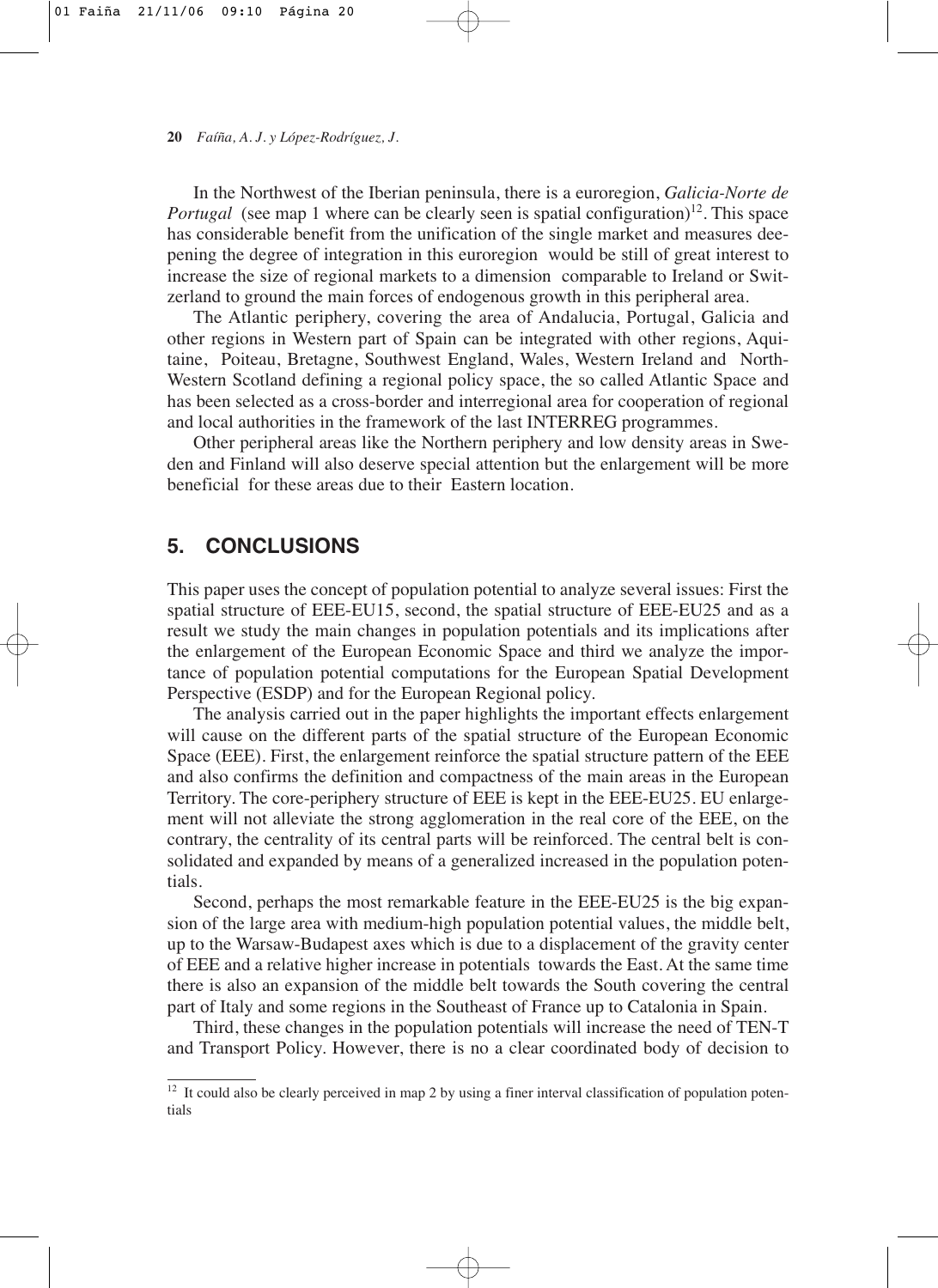solve the problems and to implement the agreed priorities on this field. Congestion in the infrastructures in the central belt will not in any significant way be alleviated. The need to connect axes and corridors along the middle belt and the Eastern middle periphery will face with the problems of incompatibilities and conflicts among the different national government priorities and the European ones lacking a convenient system of incentives in the present financial framework of Structural Funds and TEN-T funding. This also applies to the TEN-T priorities connecting the Iberian Peninsula with the European Networks on both sides and across the Pyrenees.

Fourth, the outer periphery is reduced and to a great extent its marginal position is reinforced. A remarkable fact is the case of the Atlantic outer periphery which is very close to the core and the central belt and it is characterized by a rapid fall in the potential values, reducing in the West the middle periphery to a very narrow strip. This problem must be faced by developing new measures in the context of future European Regional Policy and within the European Spatial Development Perspective. The Atlantic periphery needs to be reinforced with new policy measures to cope with peripherality and atomized urban structures in order to compensate the outlying location and to encourage a polycentric and more balanced development with the improvement of the efficiency of small and medium size agglomerations in the framework of urban networks in these areas of Europe as it is stated in the ESDP.

The redefinition of new regional areas and economic subspaces to encourage new ways of regional cooperation, specially to design new alternative policy measures to cope with specific problems across border regions in the different areas within the INTERREG and Trans-national Cooperation Programmes must be boosted<sup>13</sup>. The experiences in the definition of these subspaces for cooperation fits quite well with the main areas defined by the potential maps in the EEE-EU25 and this is the case of the new cooperation space like the Central European, Adriatic, Danubian and South Eastern European Space (CADSES). They will be border regions and outer periphery strips in the Eastern frontier that will probably need special policy measures. Other outer peripheral areas like the Nothern periphery and low density areas in Sweden and Finland will also deserve special attention, but the enlargement will be clearly beneficial for these areas.

## **Acknowledgements**

The authors like to thank the comments made by two anonymous referees of the journal that substantially improved the quality of the paper. They also want to thank to professors Molle, Petrakos, Tondl, Toepel, Weise and other seminar participants at the different meetings of the Regional Studies Association where earlier versions of the paper has benefited from constructive suggestions.

See section 4.3 Transnational Co-operation between the Member States and table 1, Structures for the Application of Transnational Operational Programmes for Spatial Development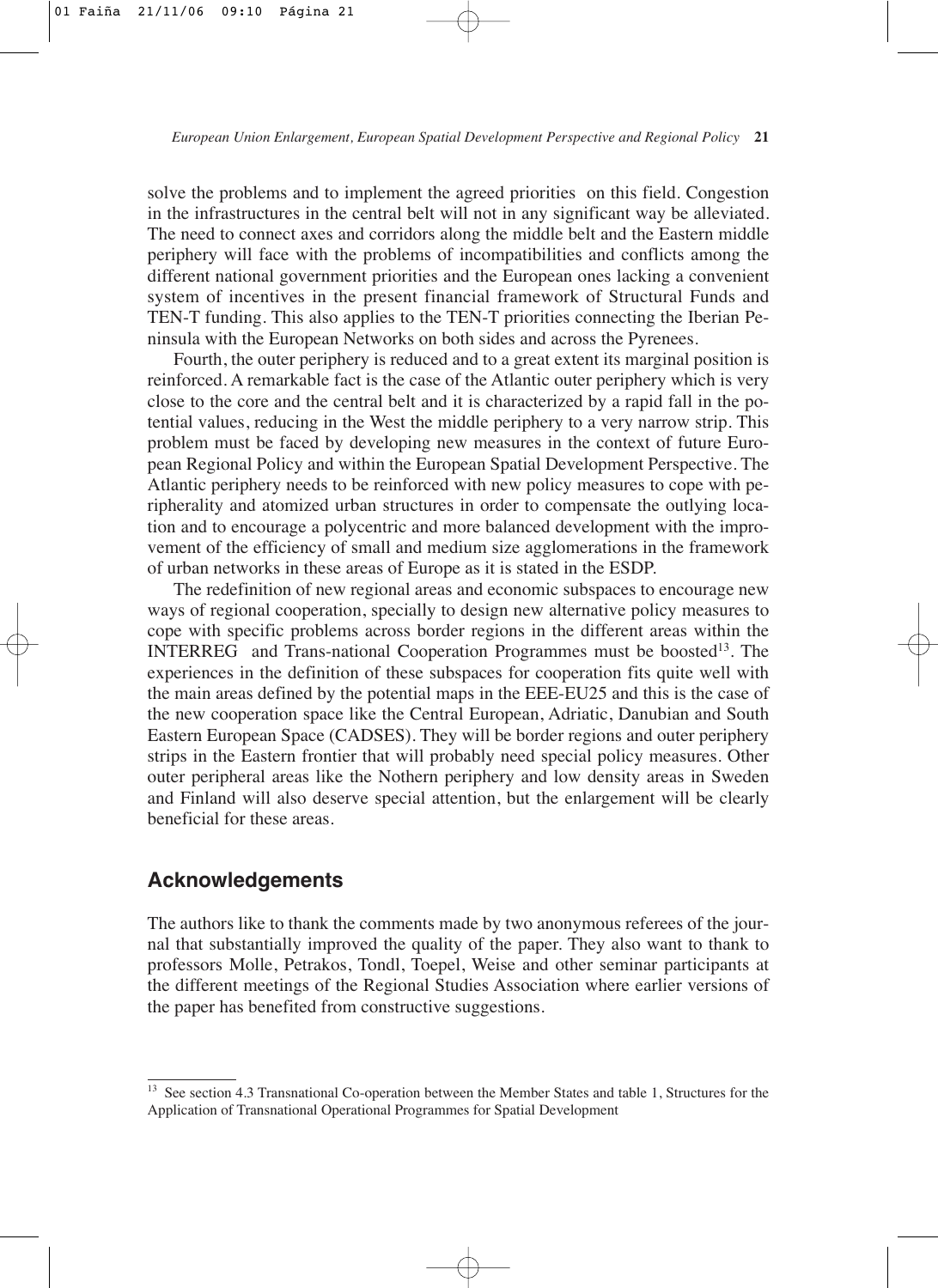The authors gratefully acknowledge the financial support from Xunta de Galicia (Project Reference: PFGIDIT 05 PXIB10001 PR). The authors assume the sole responsibility for any errors remaining in this version.

# **References**

Avery, G y Cameron, F. (1998): *The enlargement of the European Union.* Sheffield Academic Press.

- Brakman, S., Garretsen, H. and Schramm, M. (2000): «The Empirical Relevance of the New Economic Geography: Testing of a Spatial Wage Structure in Germany», *CESifo Working Paper* No. 395, Munich.
- Clark, C., Wilson, F. and Bradley, J. (1969): «Industrial Location and Economic Potential in Western Europe», *Regional Studies*, 3, 197-212.
- Copus, A. K. (1997): *A New Peripherality Index for European Regions. Report prepared for the Highlands and Islands European Partnership*, Aberdeen Rural Policy Group, Agricultural and Rural Economics Department, Scottish Agricultural College.
- Copus, A. K. (1999): «Peripherality and peripherality indicators», *North-The Journal of Nordregio* 10 (1), 11-15.
- Dicken, P. and Lloyd, P. (1977): *Location in Space*, New York: Harper and Row
- Elvidge, C. D., Baugh, K. E., Kihn, E. A., Kroehl, H. W. and E. R. Davis (1997): «Mapping City Lights With Nighttime Data From the DMSP Operational Linescan System»**,** *Photogrammetric Engineering and Remote Sensing*, 63, 727-734.
- European Commission (2000): *European Spatial Development Perspective, Towards Balance and Sustainable Development of the Territory of the EU*, Luxembourg, Office for Official Publications of the European Communities, 2000.
- European Commission (2001): *European transport policy for 2010:time to decide*, White paper, Luxembourg, Office for Official Publications of the European Communities, 2001.
- European Commission (2005): *Trans-European Transport Network. Ten-T Priority Axes and Projects 2005*, Luxembourg, Office for Official Publications of the European Communities, 2005.
- Fujita, M., Krugman, P. and Venables, A. (1999): *The Spatial Economy: Cities, Regions and International Trade*, MIT Press: Cambridge MA.
- Grabbe, H. and Hughes, K. (1998): *Enlarging the EU Eastwards.* Chatam House Papers, Royal Institute of International Affairs. London: Printer Publishers.
- Hanson, G.(2005): »Market potential, increasing returns and geographic concentration», *Journal of International Economics*, 67, 1-24.
- Harris, C. (1954): «The market as a factor in the localization of industry in the United States», *Annals of the Association of American Geographers*, 64, 315–348.
- Hummels, D. (1995): *Global income patterns: does geography play a role?* , Chapter 2 of PhD Thesis, University of Michigan.
- Krugman, P. (1991): «Increasing Returns and Economic Geography», *Journal of Political Economy*, 99, 483-499.
- Krugman, P. and Venables, A. (1995): «Globalization and the Inequality of Nations». *Quarterly Journal of Economics*, 857-880.
- Keeble, D., Owens, P.L. and Thompson, C. (1982): «Regional Accessibility and Economic Potential in the European Community», *Regional Studies*, 16. 419-432.
- Leamer, E. (1997): «Access to Western markets and Eastern effort», in: S. Zecchini, Editor, *Lessons from the Economic Transition, Central and Eastern Europe in the 1990s*, Kluwer Academic Publishing, Dordrecht, 503-526.
- López-Bazo, G., Vayá, E. y Artis, A. (2004): «Regional externalities and growth: Evidence from European Regions», *Journal of Regional Science,* 44, pp. 43-73.
- López-Rodríguez, J. and Faiña, J. A. (2004): «The Economic Geography of EU Income: Evolution since the Eighties», *Research papers in Environmental and Spatial Analysis,* 1-20.